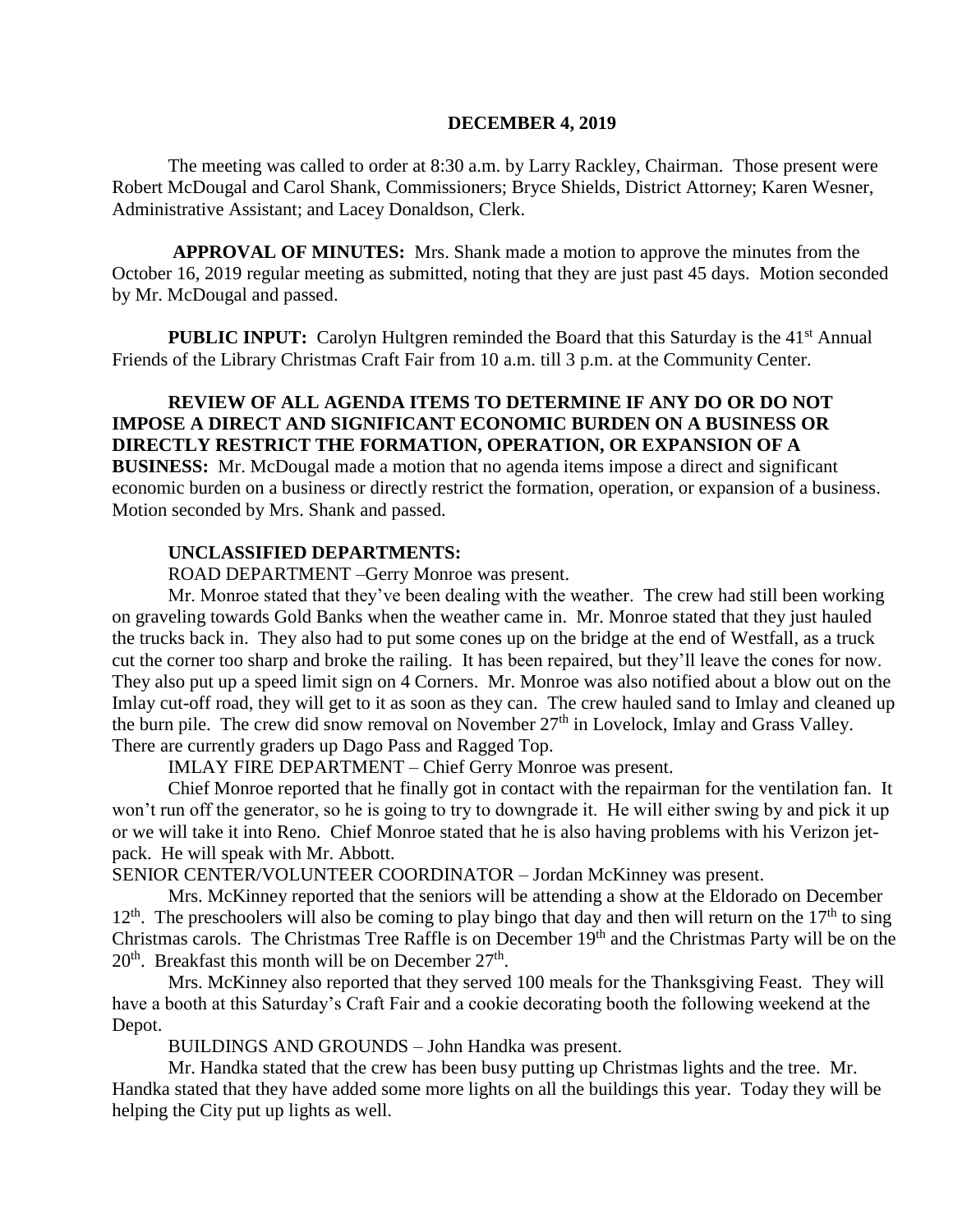Mr. Handka spoke about the bathroom remodel at the Imlay house. They will be replacing the bathroom floor on the  $16<sup>th</sup>$  and  $17<sup>th</sup>$ . The subfloor will be fixed, and additional bracing will be added for the tub and toilet.

Mr. McDougal stated that PCEDA asked Mrs. McKay to speak with Mr. Handka about the thermocoupler for the stove. Mr. Handka stated that this item is out of his purview, the stove company needs to be called. Mr. Handka also stated that it is probably time to replace the entire unit.

RYE PATCH FIRE DEPARTMENT – *Approval to proceed with purchase of 20355 Old Victory Highway for expansion of fire department building:* Mr. Shields reviewed the CC&Rs (Covenants, Conditions, and Restrictions) for the Humboldt River Ranch and didn't see anything that would restrict the expansion. He had Mrs. Machado go out and measure the distance of the power poles. He would like to request an opinion from NV Energy regarding whether they think it is safe to expand in that direction. Mr. Shields will also speak with Humboldt River Ranches' attorneys regarding removing the property from the Association boundaries. This item will be put back on the agenda when more information has been obtained.

IT DEPARTMENT – Justin Abbott was present.

Mr. Abbott reported that he is working through help tickets in both systems currently and is working on implementing the new system. He has been busy with the phishing campaign that hit us prior to Thanksgiving. None of the County's data was compromised, but one individual did have a private account accessed because they used the computer's password storage. Mr. Abbott also reported that he has been receiving information from the Department Heads regarding the Windows 365 upgrade.

ECONOMIC DEVELOPMENT – Heidi Lusby-Angvick was present.

Mrs. Lusby-Angvick will be attending the Brownfield Conference in LA next week. She has applied through the EPA to have the lots impacted by the fire assessed. She is still waiting for the property owners to respond. The PCEDA Board is also working with Justin Abbott to update their website. Mrs. Lusby-Angvick stated that she, Commissioner McDougal, and Councilwoman Pat Rowe attended the Western Nevada Development District meeting and dinner in Fernley on Monday. While there, they toured the Sherwin Williams and Polaris facilities.

Mrs. Shank stated that a joint meeting with the City needs to be scheduled to discuss the Brownfield Grant, Broadband and NNRDA (Northeastern Nevada Rural Development Authority). Mrs. Lusby-Angvick will work with Mrs. Wesner to get it scheduled.

COOPERATIVE EXTENSION – Steve Foster was present.

Mr. Foster reported that he has been working on the 4R Nutrient Management Regional Certification Exam Committee most of the year. He has also been providing webinars to local producers, which are shared on the web when possible. In October, Mr. Foster attended the Soil Help Workshop in Orovada. He would like to hold one here in the near future if he can obtain all the information. On October 24<sup>th</sup> he was invited to speak about hemp production at the Tribal Summit in Reno. Mr. Foster was also appointed by Dr. Lyles to be the leader of the Extension Agricultural Team. Mr. Foster also reported that he just attended the Alfalfa Forage Symposium in Reno. Mr. Foster gave the Board new procedures for budget submittal to the University. He has already spoken to Mrs. Childs about it.

PUBLIC DEFENDER – Steve Cochran was present.

Mr. Cochran gave the Board his monthly report. This is a slow time for his office, mainly due to weather.

LOCAL EMERGENCY PLANNING (LEPC) – Charlie Sparke was present.

*Approval of modification to the contract for Pershing County Director of Emergency* 

*Management:* Mr. Sparke reported that right before Thanksgiving a letter was received from the person who completed the audit on the EMPG grant (Emergency Management and Planning Grant). She has an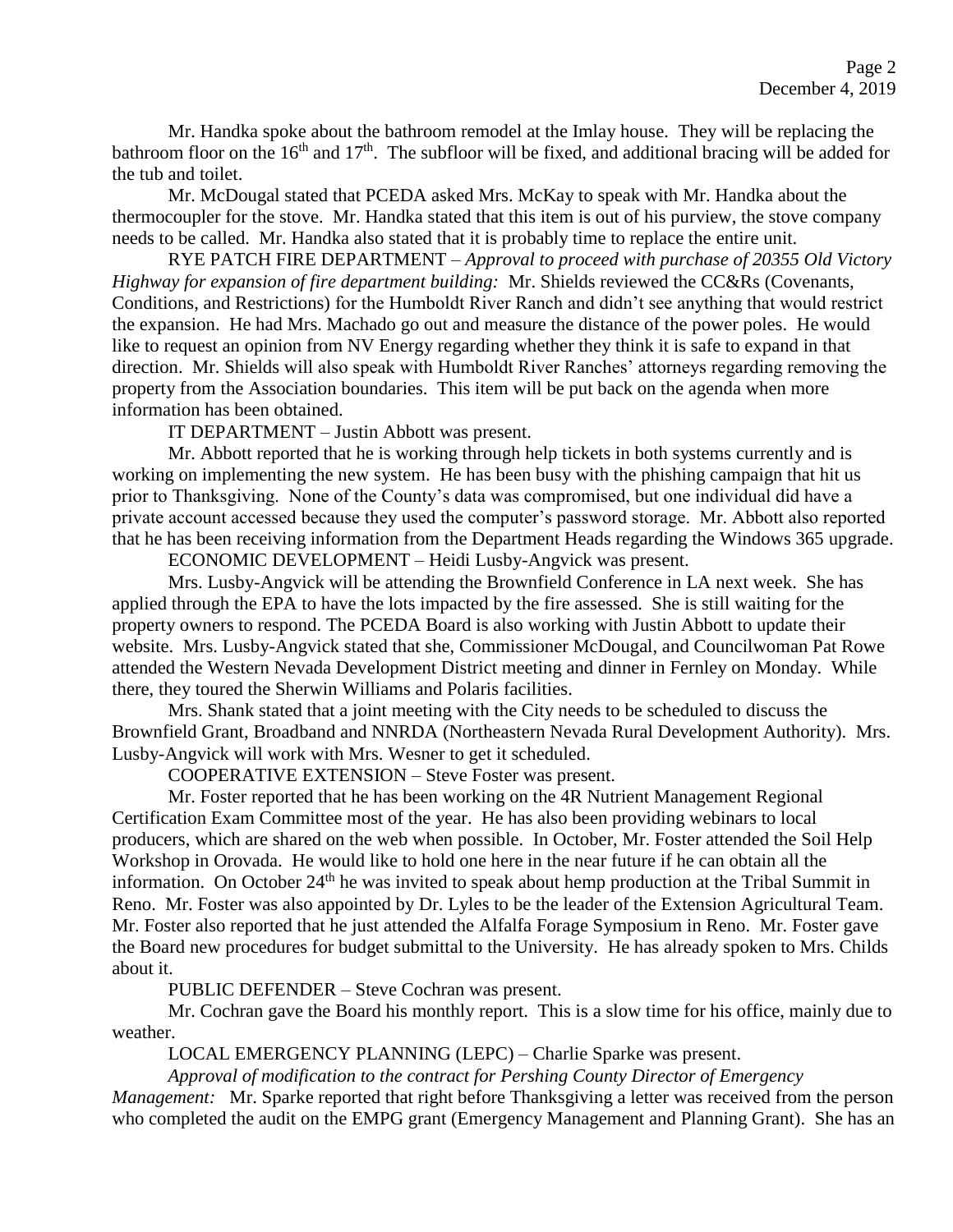issue with the date Mr. Sparke was paid. Mr. Shields would like to speak with the individual to find out what the problem is as the things they want added to the contract are already in there.

## **ELECTED DEPARTMENTS:**

LACEY DONALDSON, CLERK-TREASURER – Mrs. Donaldson stated that she didn't have anything to report. She does have a couple roll adjustments, but she doesn't want to bring them before the Board until she can make the corrections in Devnet. She has spoken to Ms. Basso-Cerini, who has informed the taxpayers. They are still working through conversion issues. Mrs. Donaldson stated that these corrections are just minor adjustments.

RENE CHILDS, RECORDER-AUDITOR – Mrs. Childs gave the Board the monthly fund balance report.

BRYCE SHIELDS, DISTRICT ATTORNEY – *Approval of contract with Thompson & Reuters for West Law Research Services in the amount of \$1,682.38 per month for the District Attorney, 11th Judicial District Court and Public Defender's office:* Mrs. Shank made a motion to approve the contract with Thompson & Reuters for West Law Research Services in the amount of \$1,682.38 per month for the District Attorney, 11<sup>th</sup> Judicial District Court and Public Defenders. Motion seconded by Mr. McDougal and passed.

**UPDATE ON PROGRESS OF SITE LOCATION, DESIGN, FUNDING, AMENITIES AND CONSTRUCTION OF FUTURE LAW ENFORCEMENT CENTER:** Mr. Shields stated that nothing we have tried has panned out. Mr. Rackley has been speaking with the Mayor of Lovelock about the property on Amhurst. Mr. McDougal was concerned that if we can't add on to the current facility, it eliminates the necessity of that building and increases our costs. Mr. McDougal also asked if we could build just a new jail facility and keep the offices, dispatch, etc. in its current location. Sheriff Allen stated he felt that would create more hardships for his department. Mrs. Shank stated that the Board also has the option to utilize Imminent Domain.

**JERRY ALLEN, SHERIFF:** Sheriff Allen reported that he currently has 16 inmates in custody. The Department will be providing traffic control for the Parade of Lights and a parade for the Catholic Church this Saturday. Sheriff Allen stated that he has extended a conditional offer of employment to a candidate and is waiting to hear back from them. Sheriff Allen has also completed the After Action Report for the 2019 Burning Man Event and the Board should have it by the end of the day.

**PROCLAMATIONS AND AWARDS:** The Board did not have any Proclamations or Awards to consider.

**DERBY FIELD AIRPORT:** No report was given.

**BOARD APPOINTMENTS:** Mrs. Shank stated that Janice Rutherford had previously submitted a letter of interest for the Library Board. At the time there wasn't an opening, but the Library Board has since declared a seat vacant. The position has been advertised.

Mrs. Shank made a motion to appoint Janice Rutherford to the Library Board. Motion seconded by Mr. McDougal and passed.

The meeting recessed at 9:50 a.m. for a Litigation Meeting and reconvened at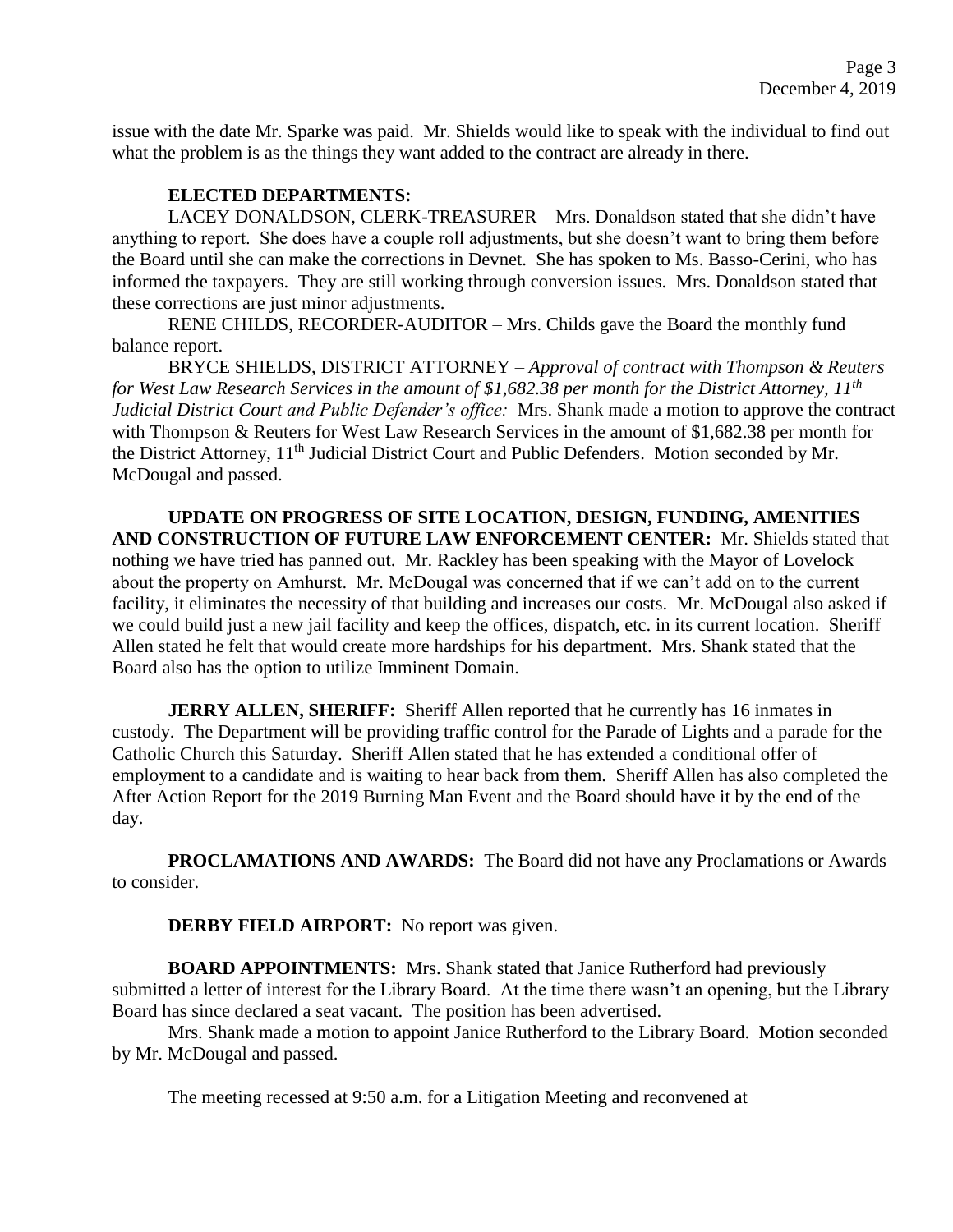**PLANNING AND BUILDING DEPARTMENT AND IMLAY WATER:** James Evans was present.

Mr. Evans gave the Board his monthly fees collected and permits issued report. The Board asked Mr. Evans about the solar project listed. Mr. Evans stated that this is their first phase. They will be pouring pads for the invertor sheds and putting in field anchors for the panels. Mr. Shields stated that a road agreement is needed.

DISCUSSION REGARDING IMLAY WATER SYSTEM FEE SCHEDULE – The Board was given the Item Price List for the Imlay Water System. Mr. McDougal asked what a new service hook-up fee cost. Mr. Evans stated that it depends on the size of the line. Mr. McDougal stated that we need to look at current capacity and if it can be expanded, in preparation for growth. Mr. Evans was instructed to speak with Mrs. Lusby-Angvick about grant funding. Mrs. Wesner stated that the deadline for submitting proposals for CDBG (Community Development Block Grant) this year has passed. She suggested speaking with Farr West Engineering as well. They may have knowledge regarding other funding sources.

**REPORT FROM LEGAL COUNSEL:** Mr. Shields stated that he just received a call from Allan Freemyer regarding the Pershing Lands Bill. It has been reintroduced. Congressman Amodei would like to include our bill as a package with four other counties and the Naval Expansion. Mr. Freemyer would like a letter of support on the latest rendition of the Bill. Mr. Shields will review the current bill and if there are no significant changes, he will draft a letter. The Board did not have a problem with that.

Mr. Freemyer also gave Mr. Shields an update on the Naval Expansion, saying that Congressman Amodei will be meeting with Churchill County. Amodei is onboard with a plan to move the north border of Bombing Range 20 south of the pole line road, which would be outside of Pershing County. He would like a letter in support of this as well. The Board asked Mr. Shields to draft that letter as well.

**REPORT FROM ADMINISTRATIVE ASSISTANT:** Mrs. Wesner reported that she has received the Deed for the property in Imlay and will get it recorded.

**ITEMS FOR FUTURE AGENDAS:** The Board did not have anything additional to add at this time.

**CORRESPONDENCE:** There was no additional correspondence.

## **MATTERS OF THE BOARD FOR DISCUSSION, BOARD MEMBER REPORTS,**

**BOARD LIAISON REPORTS:** Mr. McDougal attended the WNDD December meeting, dinner and tour. Mr. McDougal stated that the discussion about TRI (Tahoe Reno Industrial) Center II was interesting. Mr. McDougal has a Central Nevada Water Authority meeting next week in Fallon.

Mrs. Shank stated that Cemetery Board has a meeting tomorrow. Mrs. Shank stated that there is a NACO (Nevada Association of County Officials) workshop this Friday regarding legislative changes. Mr. Rackley stated that there is a Volunteer Advisory Board Meeting next Tuesday.

**PUBLIC INPUT:** There was no public comment at this time.

**APPROVAL OF VOUCHERS:** Mrs. Shank made a motion to approve the vouchers, with the exception of a voucher for Commissioner Rackley. Motion seconded by Mr. McDougal and passed.